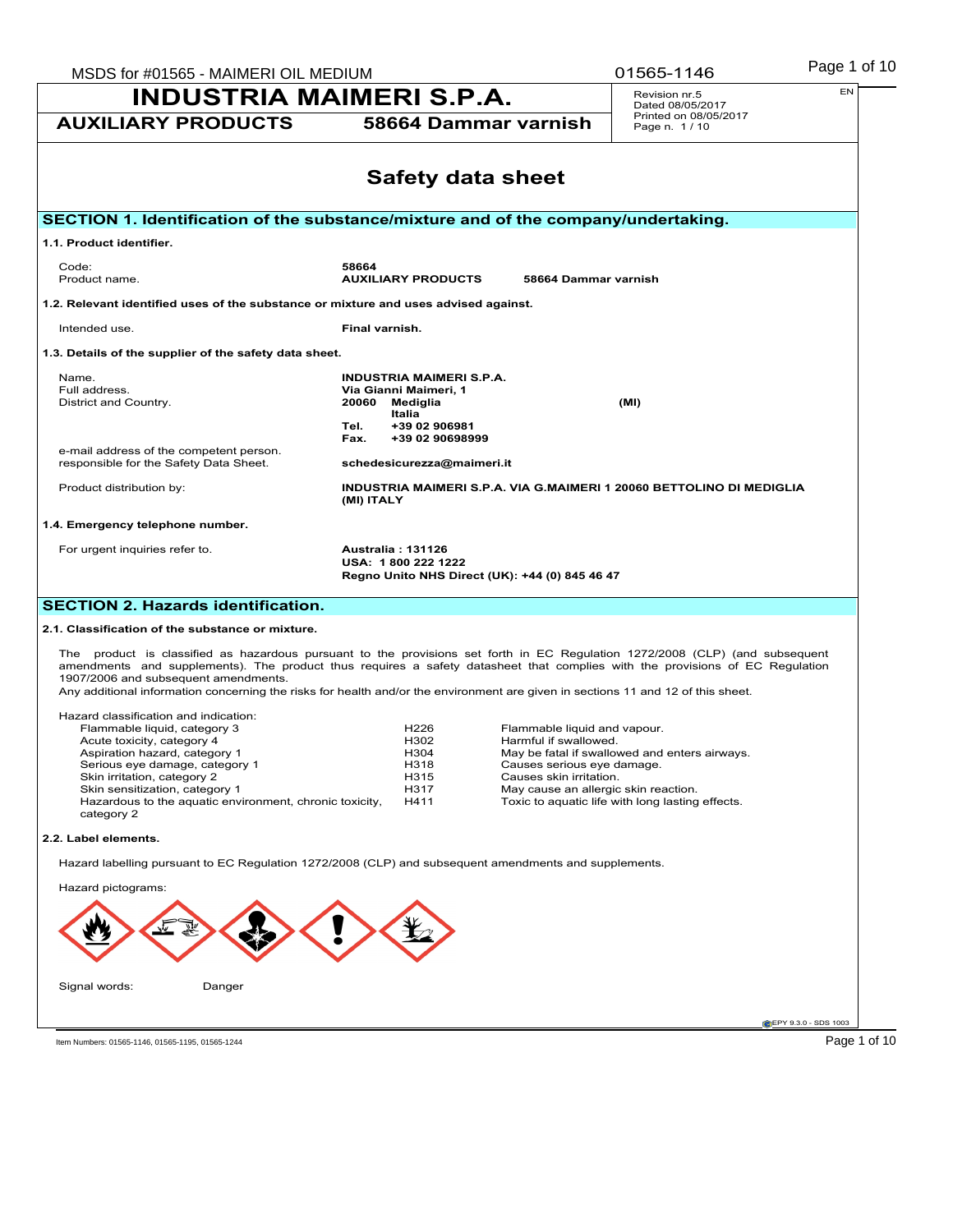Revision nr.5 Dated 08/05/2017 Printed on 08/05/2017 Page n. 2 / 10

## **SECTION 2. Hazards identification.** ... / >>

| Hazard statements:<br>H <sub>226</sub><br>H302<br>H304<br>H318<br>H315<br>H317<br>H411 | Flammable liquid and vapour.<br>Harmful if swallowed.<br>May be fatal if swallowed and enters airways.<br>Causes serious eye damage.<br>Causes skin irritation.<br>May cause an allergic skin reaction.<br>Toxic to aquatic life with long lasting effects. |
|----------------------------------------------------------------------------------------|-------------------------------------------------------------------------------------------------------------------------------------------------------------------------------------------------------------------------------------------------------------|
| Precautionary statements:                                                              |                                                                                                                                                                                                                                                             |
| P <sub>101</sub>                                                                       | If medical advice is needed, have product container or label at hand.                                                                                                                                                                                       |
| P <sub>102</sub>                                                                       | Keep out of reach of children.                                                                                                                                                                                                                              |
| P210                                                                                   | Keep away from heat, hot surfaces, sparks, open flames and other ignition sources. No smoking.                                                                                                                                                              |
| P233                                                                                   | Keep container tightly closed.                                                                                                                                                                                                                              |
| P272<br><b>P280</b>                                                                    | Contaminated work clothing should not be allowed out of the workplace.                                                                                                                                                                                      |
| P501                                                                                   | Wear protective gloves / eye protection / face protection.<br>Dispose of contents / container to in accordance with local and national norms                                                                                                                |
| Contains:                                                                              | TURPENTINE<br><b>BUTANOL</b>                                                                                                                                                                                                                                |

### **2.3. Other hazards.**

On the basis of available data, the product does not contain any PBT or vPvB in percentage greater than 0,1%.

## **SECTION 3. Composition/information on ingredients.**

#### **3.1. Substances.**

Information not relevant.

### **3.2. Mixtures.**

### **Contains:**

| Identification.           |                    | $x =$ Conc. %.      | Classification 1272/2008 (CLP).                                                                              |
|---------------------------|--------------------|---------------------|--------------------------------------------------------------------------------------------------------------|
| <b>TURPENTINE</b><br>CAS. | 8006-64-2          | $45 \le x \le 47.5$ | Flam. Lig. 3 H226, Acute Tox. 4 H302, Acute Tox. 4 H312, Acute Tox. 4 H332,                                  |
|                           |                    |                     | Asp. Tox. 1 H304, Eye Irrit. 2 H319, Skin Irrit. 2 H315, Skin Sens. 1 H317,<br>Aquatic Chronic 2 H411        |
| EC.                       | 232-350-7          |                     |                                                                                                              |
|                           | INDEX 650-002-00-6 |                     |                                                                                                              |
| <b>BUTANOL</b>            |                    |                     |                                                                                                              |
| CAS.                      | $71 - 36 - 3$      | $15 \le x \le 16.5$ | Flam. Lig. 3 H226, Acute Tox. 4 H302, Eye Dam. 1 H318, Skin Irrit. 2 H315,<br>STOT SE 3 H335, STOT SE 3 H336 |
| EC.                       | 200-751-6          |                     |                                                                                                              |
| INDEX.                    | 603-004-00-6       |                     |                                                                                                              |
| Reg. no.                  |                    | 01-2119484630-38    |                                                                                                              |

The full wording of hazard (H) phrases is given in section 16 of the sheet.

## **SECTION 4. First aid measures.**

#### **4.1. Description of first aid measures.**

EYES: Remove contact lenses, if present. Wash immediately with plenty of water for at least 30-60 minutes, opening the eyelids fully. Get medical advice/attention.

SKIN: Remove contaminated clothing. Rinse skin with a shower immediately. Get medical advice/attention.

INGESTION: Have the subject drink as much water as possible. Get medical advice/attention. Do not induce vomiting unless explicitly authorised by a doctor.

INHALATION: Get medical advice/attention immediately. Remove victim to fresh air, away from the accident scene. If the subject stops breathing, administer artificial respiration. Take suitable precautions for rescue workers.

#### **4.2. Most important symptoms and effects, both acute and delayed.**

Specific information on symptoms and effects caused by the product are unknown.

For symptoms and effects caused by the contained substances, see chap. 11.

**CEPY 9.3.0 - SDS 1003** 

Item Numbers: 01565-1146, 01565-1195, 01565-1244 Page 2 of 10

EN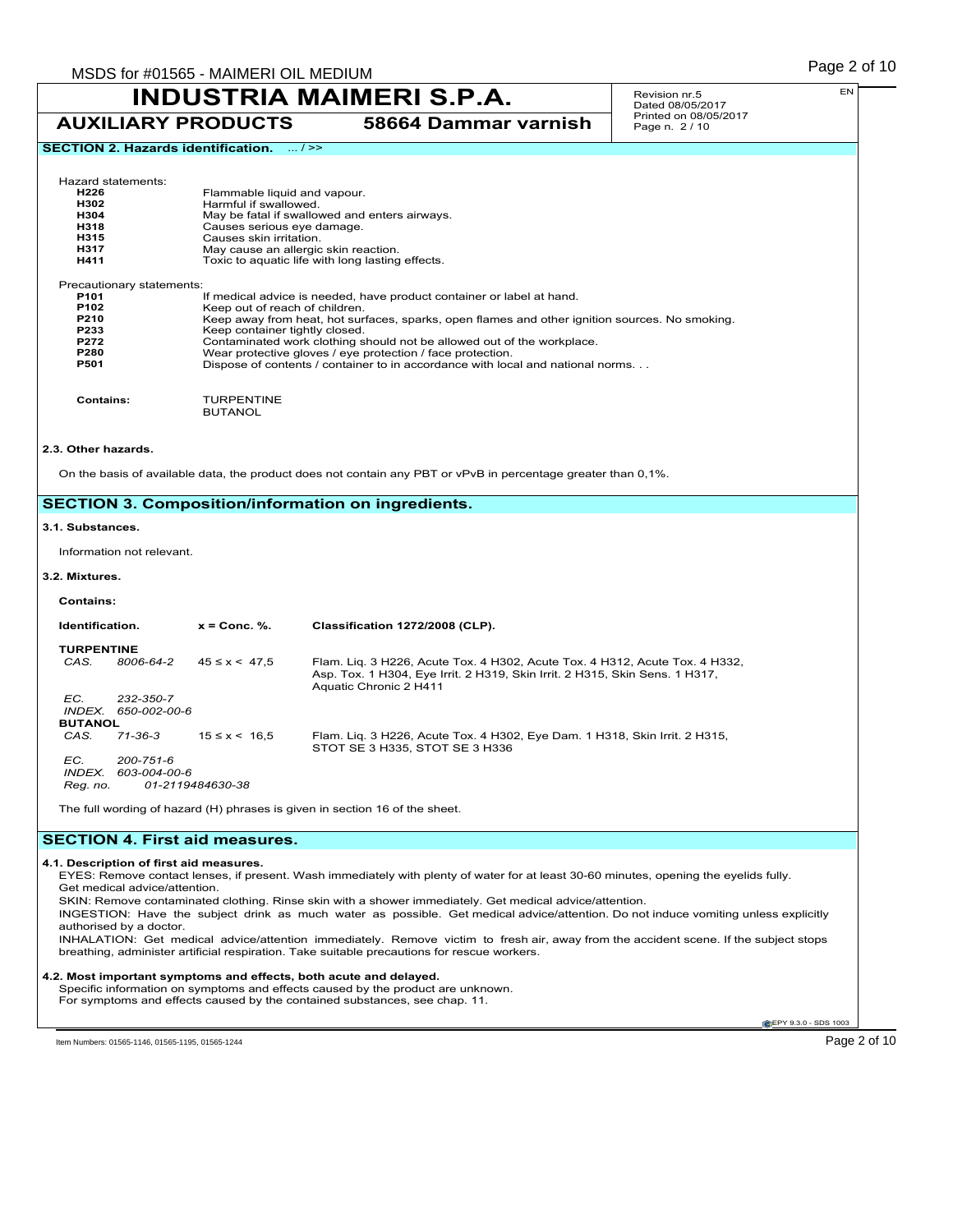## **INDUSTRIA MAIMERI S.P.A. AUXILIARY PRODUCTS 58664 Dammar varnish**

Revision nr.5 Dated 08/05/2017 Printed on 08/05/2017 Page n. 3 / 10

### **SECTION 4. First aid measures.** ... />>

**4.3. Indication of any immediate medical attention and special treatment needed.** Information not available.

### **SECTION 5. Firefighting measures.**

### **5.1. Extinguishing media.**

SUITABLE EXTINGUISHING EQUIPMENT

Extinguishing substances are: carbon dioxide, foam, chemical powder. For product loss or leakage that has not caught fire, water spray can be used to disperse flammable vapours and protect those trying to stem the leak.

UNSUITABLE EXTINGUISHING EQUIPMENT

Do not use jets of water. Water is not effective for putting out fires but can be used to cool containers exposed to flames to prevent explosions.

## **5.2. Special hazards arising from the substance or mixture.**

HAZARDS CAUSED BY EXPOSURE IN THE EVENT OF FIRE

Excess pressure may form in containers exposed to fire at a risk of explosion. Do not breathe combustion products.

#### **5.3. Advice for firefighters.**

GENERAL INFORMATION

Use jets of water to cool the containers to prevent product decomposition and the development of substances potentially hazardous for health. Always wear full fire prevention gear. Collect extinguishing water to prevent it from draining into the sewer system. Dispose of contaminated water used for extinction and the remains of the fire according to applicable regulations. SPECIAL PROTECTIVE EQUIPMENT FOR FIRE-FIGHTERS

Normal fire fighting clothing i.e. fire kit (BS EN 469), gloves (BS EN 659) and boots (HO specification A29 and A30) in combination with self-contained open circuit positive pressure compressed air breathing apparatus (BS EN 137).

### **SECTION 6. Accidental release measures.**

#### **6.1. Personal precautions, protective equipment and emergency procedures.** Block the leakage if there is no hazard.

Wear suitable protective equipment (including personal protective equipment referred to under Section 8 of the safety data sheet) to prevent any contamination of skin, eyes and personal clothing. These indications apply for both processing staff and those involved in emergency procedures.

Send away individuals who are not suitably equipped. Eliminate all sources of ignition (cigarettes, flames, sparks, etc.) from the leakage site.

#### **6.2. Environmental precautions.**

The product must not penetrate into the sewer system or come into contact with surface water or ground water.

#### **6.3. Methods and material for containment and cleaning up.**

Collect the leaked product into a suitable container. If the product is flammable, use explosion-proof equipment. Evaluate the compatibility of the container to be used, by checking section 10. Absorb the remainder with inert absorbent material. Make sure the leakage site is well aired. Contaminated material should be disposed of in compliance with the provisions set forth in point 13.

#### **6.4. Reference to other sections.**

Any information on personal protection and disposal is given in sections 8 and 13.

## **SECTION 7. Handling and storage.**

#### **7.1. Precautions for safe handling.**

Keep away from heat, sparks and naked flames; do not smoke or use matches or lighters. Without adequate ventilation, vapours may accumulate at ground level and, if ignited, catch fire even at a distance, with the danger of backfire. Avoid bunching of electrostatic charges. Do not eat, drink or smoke during use. Remove any contaminated clothes and personal protective equipment before entering places in which people eat. Avoid leakage of the product into the environment.

#### **7.2. Conditions for safe storage, including any incompatibilities.**

Store only in the original container. Store in a well ventilated place, keep far away from sources of heat, naked flames and sparks and other sources of ignition. Keep containers away from any incompatible materials, see section 10 for details.

#### **7.3. Specific end use(s).** Information not available.

**EPY 9.3.0 - SDS 1003** 

Item Numbers: 01565-1146, 01565-1195, 01565-1244 **Page 3 of 10**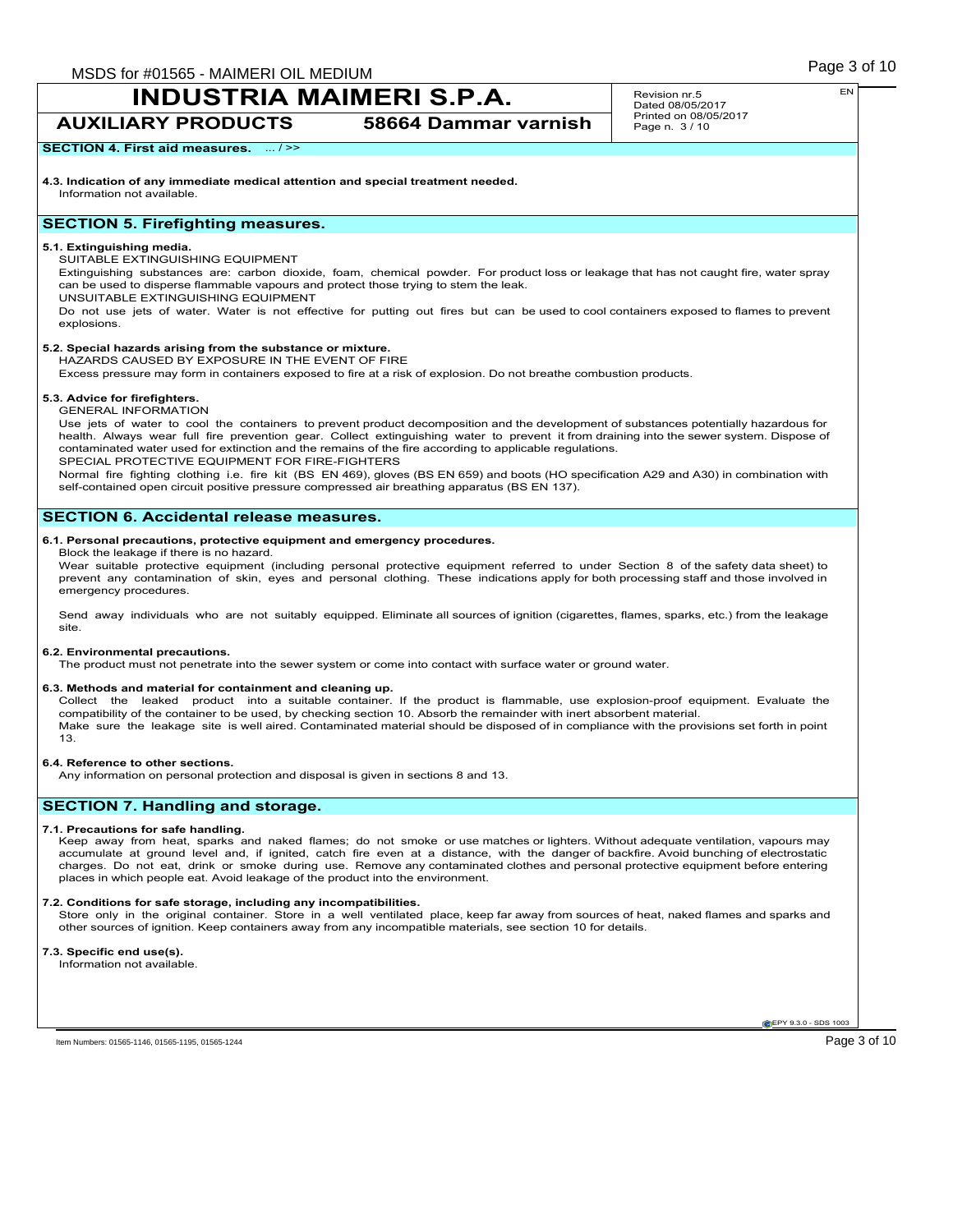**AUXILIARY PRODUCTS 58664 Dammar varnish**

Revision nr.5 Dated 08/05/2017 Printed on 08/05/2017 Page n. 4 / 10

## **SECTION 8. Exposure controls/personal protection.**

#### **8.1. Control parameters.**

Regulatory References:

| DEU<br><b>DNK</b><br>ESP | Deutschland<br>Danmark<br>España | MAK-und BAT-Werte-Liste 2012<br>Graensevaerdier per stoffer og materialer<br>INSHT - Límites de exposición profesional para agentes químicos en España 2015 |
|--------------------------|----------------------------------|-------------------------------------------------------------------------------------------------------------------------------------------------------------|
| <b>FIN</b>               | Suomi                            | HTP-arvot 2012. Haitallisiksi tunnetut pitoisuudet - Sosiaali- ja terveysministeriön julkaisuja 2012:5                                                      |
| <b>FRA</b>               | France                           | JORF n°0109 du 10 mai 2012 page 8773 texte n° 102                                                                                                           |
| <b>GBR</b>               | United Kingdom                   | EH40/2005 Workplace exposure limits                                                                                                                         |
| <b>GRC</b>               | Ελλάδα                           | ΕΦΗΜΕΡΙΣ ΤΗΣ ΚΥΒΕΡΝΗΣΕΩΣ -ΤΕΥΧΟΣ ΠΡΩΤΟ Αρ. Φύλλου 19 - 9 Φεβρουαρίου 2012                                                                                   |
| <b>NLD</b>               | Nederland                        | Databank of the social and Economic Concil of Netherlands (SER) Values, AF 2011:18                                                                          |
| <b>NOR</b>               | Norge                            | Veiledning om Administrative normer for forurensning i arbeidsatmosfære                                                                                     |
| POL                      | Polska                           | ROZPORZĄDZENIE MINISTRA PRACY I POLITYKI SPOŁECZNEJ z dnia 16 grudnia 2011r                                                                                 |
| SWE                      | Sverige<br><b>TLV-ACGIH</b>      | Occupational Exposure Limit Values, AF 2011:18<br><b>ACGIH 2016</b>                                                                                         |

|                  |                               |                 |     |                     | <b>TURPENTINE</b> |       |  |  |
|------------------|-------------------------------|-----------------|-----|---------------------|-------------------|-------|--|--|
|                  | <b>Threshold Limit Value.</b> |                 |     |                     |                   |       |  |  |
| Type             | Country                       | TWA/8h<br>mq/m3 | ppm | STEL/15min<br>mq/m3 | ppm               |       |  |  |
| <b>TLV</b>       | <b>DNK</b>                    | 140             | 25  |                     |                   |       |  |  |
| <b>VLA</b>       | <b>ESP</b>                    | 113             | 20  |                     |                   |       |  |  |
| <b>HTP</b>       | <b>FIN</b>                    | 140             | 25  | 280                 | 50                | SKIN. |  |  |
| <b>VLEP</b>      | <b>FRA</b>                    | 560             | 100 |                     |                   |       |  |  |
| <b>WEL</b>       | <b>GBR</b>                    | 566             | 100 | 850                 | 150               |       |  |  |
| <b>TLV</b>       | <b>GRC</b>                    | 560             | 100 | 840                 | 150               |       |  |  |
| <b>OEL</b>       | <b>NLD</b>                    | 560             |     |                     |                   |       |  |  |
| <b>TLV</b>       | <b>NOR</b>                    | 140             | 25  |                     |                   | SKIN. |  |  |
| <b>NDS</b>       | <b>POL</b>                    | 112             |     | 300                 |                   |       |  |  |
| <b>MAK</b>       | SWE                           | 150             | 25  | 300                 | 50                | SKIN. |  |  |
| <b>TLV-ACGIH</b> |                               | 111             | 20  |                     |                   |       |  |  |

|                               |            |                 |     |                     | <b>BUTANOL</b> |       |
|-------------------------------|------------|-----------------|-----|---------------------|----------------|-------|
| <b>Threshold Limit Value.</b> |            |                 |     |                     |                |       |
| Type                          | Country    | TWA/8h<br>mq/m3 | ppm | STEL/15min<br>mg/m3 | ppm            |       |
| <b>AGW</b>                    | DEU        | 310             | 100 | 310                 | 100            |       |
| <b>MAK</b>                    | DEU        | 310             | 100 | 310                 | 100            |       |
| <b>TLV</b>                    | <b>DNK</b> | 150             | 50  |                     |                | SKIN. |
| <b>VLA</b>                    | <b>ESP</b> | 61              | 20  | 154                 | 50             | SKIN. |
| <b>VLEP</b>                   | <b>FRA</b> |                 |     | 150                 | 50             |       |
| <b>WEL</b>                    | <b>GBR</b> |                 |     | 154                 | 50             | SKIN. |
| <b>TLV</b>                    | <b>GRC</b> | 300             | 100 | 300                 | 100            |       |
| OEL                           | <b>NLD</b> |                 |     | 45                  |                |       |
| <b>NDS</b>                    | <b>POL</b> | 50              |     | 150                 |                |       |
| <b>MAK</b>                    | <b>SWE</b> | 45              | 15  | 90                  | 30             | SKIN. |
| <b>TLV-ACGIH</b>              |            | 61              | 20  |                     |                |       |

Legend:

 $(C)$  = CEILING ; INHAL = Inhalable Fraction ; RESP = Respirable Fraction ; THORA = Thoracic Fraction.

#### **8.2. Exposure controls.**

As the use of adequate technical equipment must always take priority over personal protective equipment, make sure that the workplace is well aired through effective local aspiration. Personal protective equipment must be CE marked, showing that it complies with applicable standards.

Provide an emergency shower with face and eye wash station. HAND PROTECTION

Protect hands with category III work gloves (see standard EN 374).

The following should be considered when choosing work glove material: compatibility, degradation, failure time and permeability. The work gloves' resistance to chemical agents should be checked before use, as it can be unpredictable. The gloves' wear time depends on the duration and type of use.

**CEPY 9.3.0 - SDS 1003** 

Item Numbers: 01565-1146, 01565-1195, 01565-1244 Page 4 of 10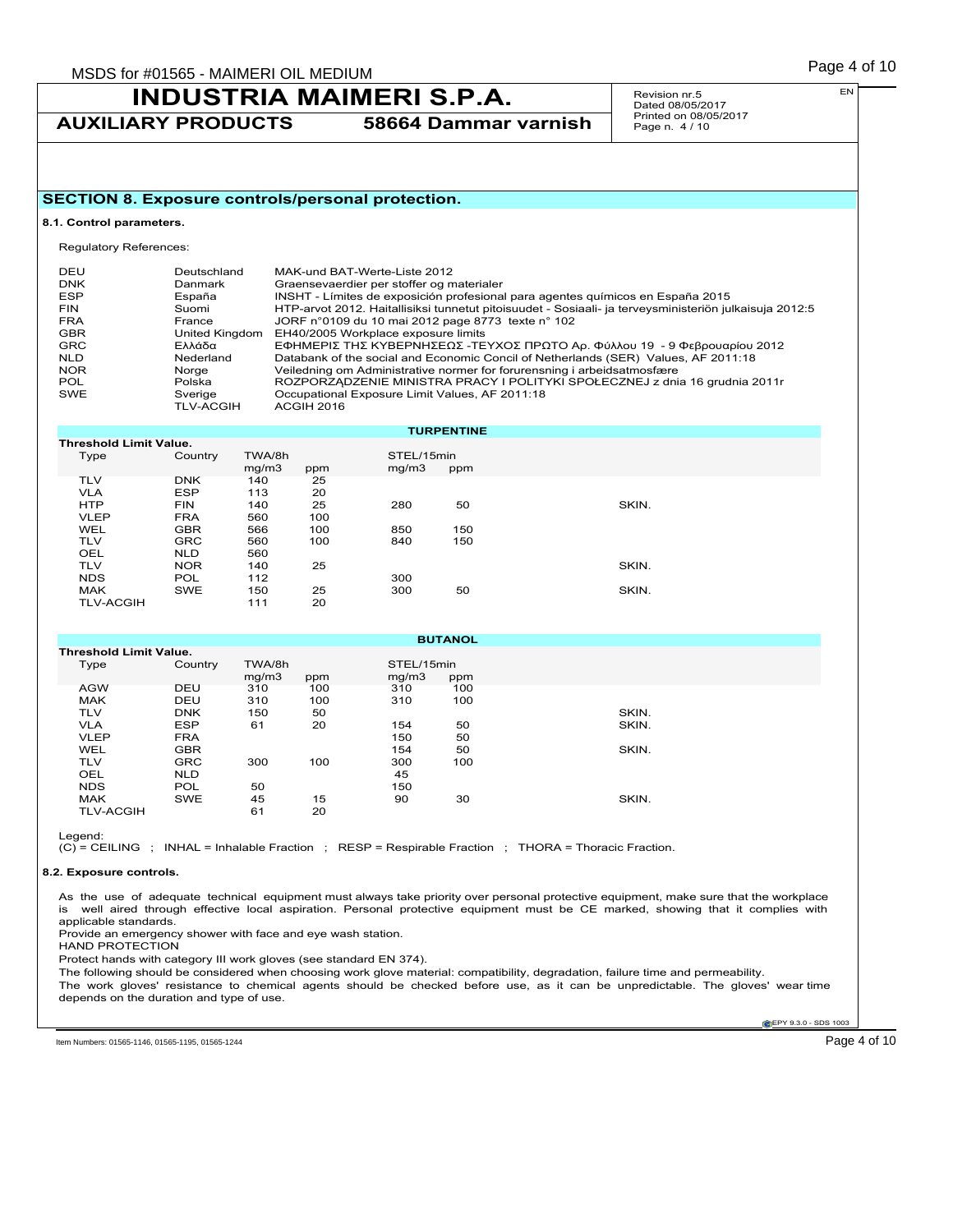**AUXILIARY PRODUCTS 58664 Dammar varnish**

Revision nr.5 Dated 08/05/2017 Printed on 08/05/2017 Page n. 5 / 10

**SECTION 8. Exposure controls/personal protection.** ... / >>

SKIN PROTECTION

Wear category II professional long-sleeved overalls and safety footwear (see Directive 89/686/EEC and standard EN ISO 20344). Wash body with soap and water after removing protective clothing.

Consider the appropriateness of providing antistatic clothing in the case of working environments in which there is a risk of explosion. EYE PROTECTION

Wear a hood visor or protective visor combined with airtight goggles (see standard EN 166).

In the presence of risks of exposure to splashes or squirts during work, adequate mouth, nose and eye protection should be used to prevent accidental absorption.

RESPIRATORY PROTECTION

If the threshold value (e.g. TLV-TWA) is exceeded for the substance or one of the substances present in the product, use a mask with a type A filter whose class (1, 2 or 3) must be chosen according to the limit of use concentration. (see standard EN 14387). In the presence of gases or vapours of various kinds and/or gases or vapours containing particulate (aerosol sprays, fumes, mists, etc.) combined filters are required.

Respiratory protection devices must be used if the technical measures adopted are not suitable for restricting the worker's exposure to the threshold values considered. The protection provided by masks is in any case limited.

If the substance considered is odourless or its olfactory threshold is higher than the corresponding TLV-TWA and in the case of an emergency, wear open-circuit compressed air breathing apparatus (in compliance with standard EN 137) or external air-intake breathing apparatus (in compliance with standard EN 138). For a correct choice of respiratory protection device, see standard EN 529. ENVIRONMENTAL EXPOSURE CONTROLS.

The emissions generated by manufacturing processes, including those generated by ventilation equipment, should be checked to ensure compliance with environmental standards.

Product residues must not be indiscriminately disposed of with waste water or by dumping in waterways.

## **SECTION 9. Physical and chemical properties.**

**9.1. Information on basic physical and chemical properties.**

| pH.<br>Melting point / freezing point.<br>Not available.<br>Initial boiling point.<br>Not available.<br>Boiling range.<br>Not available.<br>Flash point.<br>$23 \leq T \leq 60$<br><b>Evaporation Rate</b><br>Not available.<br>Flammability of solids and gases<br>Not available.<br>Lower inflammability limit.<br>Not available.<br>Upper inflammability limit.<br>Not available.<br>Lower explosive limit.<br>Not available.<br>Upper explosive limit.<br>Not available.<br>Vapour pressure.<br>Not available.<br>Vapour density<br>Not available.<br>Relative density.<br>0.1<br>Solubility<br>soluble in organic solvents<br>Partition coefficient: n-octanol/water<br>Not available.<br>Auto-ignition temperature.<br>Not available.<br>Decomposition temperature.<br>Not available.<br>Viscosity<br>Not available.<br>Explosive properties<br>Not available.<br>Oxidising properties<br>Not available. | Appearance<br>Colour<br>Odour<br>Odour threshold. | liquid<br>colourless<br>characteristic<br>Not available. |               |
|----------------------------------------------------------------------------------------------------------------------------------------------------------------------------------------------------------------------------------------------------------------------------------------------------------------------------------------------------------------------------------------------------------------------------------------------------------------------------------------------------------------------------------------------------------------------------------------------------------------------------------------------------------------------------------------------------------------------------------------------------------------------------------------------------------------------------------------------------------------------------------------------------------------|---------------------------------------------------|----------------------------------------------------------|---------------|
|                                                                                                                                                                                                                                                                                                                                                                                                                                                                                                                                                                                                                                                                                                                                                                                                                                                                                                                |                                                   |                                                          | $^{\circ}$ C. |
| 39,16 %<br>Total solids {0}.                                                                                                                                                                                                                                                                                                                                                                                                                                                                                                                                                                                                                                                                                                                                                                                                                                                                                   | 9.2. Other information.                           |                                                          |               |

### **SECTION 10. Stability and reactivity.**

#### **10.1. Reactivity.**

There are no particular risks of reaction with other substances in normal conditions of use.

TURPENTINE Dissolves rubber.

**BUTANOL** 

Attacks various types of plastic materials.

**CEPY 9.3.0 - SDS 1003** 

Item Numbers: 01565-1146, 01565-1195, 01565-1244 **Page 5 of 10** 

EN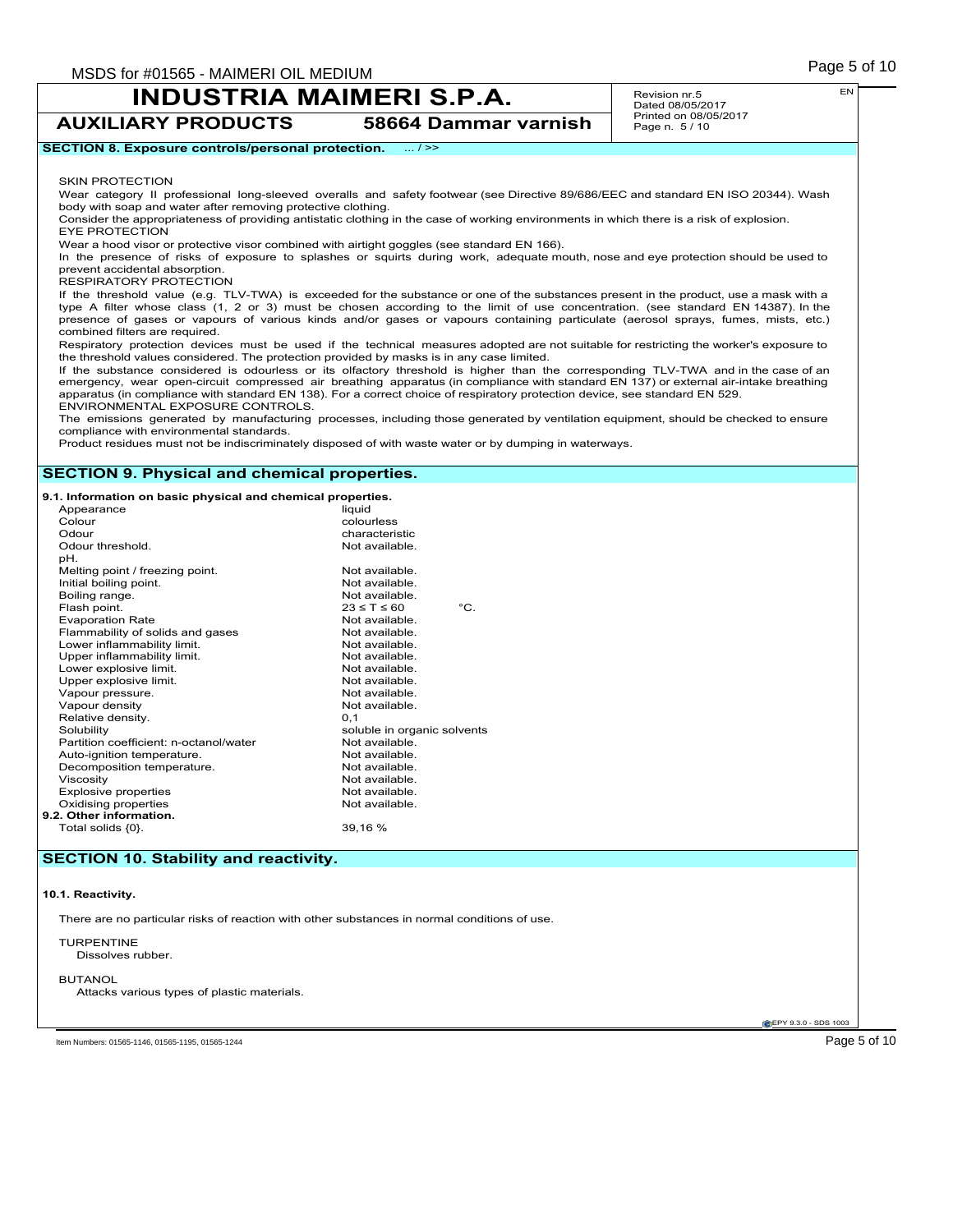$\overline{1}$ 

# **INDUSTRIA MAIMERI S.P.A.**

| <b>INDUSTRIA MAIMERI S.P.A.</b>                                                                                                                                                                                                                                                                                                                                                                                                              |                                                                                       | EN<br>Revision nr.5<br>Dated 08/05/2017 |
|----------------------------------------------------------------------------------------------------------------------------------------------------------------------------------------------------------------------------------------------------------------------------------------------------------------------------------------------------------------------------------------------------------------------------------------------|---------------------------------------------------------------------------------------|-----------------------------------------|
| <b>AUXILIARY PRODUCTS</b>                                                                                                                                                                                                                                                                                                                                                                                                                    | 58664 Dammar varnish                                                                  | Printed on 08/05/2017<br>Page n. 6 / 10 |
| SECTION 10. Stability and reactivity.  / >>                                                                                                                                                                                                                                                                                                                                                                                                  |                                                                                       |                                         |
| 10.2. Chemical stability.                                                                                                                                                                                                                                                                                                                                                                                                                    |                                                                                       |                                         |
| The product is stable in normal conditions of use and storage.                                                                                                                                                                                                                                                                                                                                                                               |                                                                                       |                                         |
| 10.3. Possibility of hazardous reactions.                                                                                                                                                                                                                                                                                                                                                                                                    |                                                                                       |                                         |
| The vapours may also form explosive mixtures with the air.                                                                                                                                                                                                                                                                                                                                                                                   |                                                                                       |                                         |
| <b>TURPENTINE</b><br>Reacts violently with: strong oxidising agents, chlorine. On contact with: tin chloride. Fire hazard. Dissolves rubber. Develops heat on<br>contact with: calcium hypochlorite, chromium trioxide, chromium oxychloride, tin (IV) chloride. Risk of explosion on contact with: nitric<br>acid, fluorine.<br>In oxygen atmospheres it generates explosive peroxides.                                                     |                                                                                       |                                         |
| <b>BUTANOL</b><br>Reacts violently developing heat on contact with: aluminium, strong oxidising agents, strong reducing agents, hydrochloric acid. Forms<br>explosive mixtures with: air.                                                                                                                                                                                                                                                    |                                                                                       |                                         |
| 10.4. Conditions to avoid.                                                                                                                                                                                                                                                                                                                                                                                                                   |                                                                                       |                                         |
| Avoid overheating. Avoid bunching of electrostatic charges. Avoid all sources of ignition.                                                                                                                                                                                                                                                                                                                                                   |                                                                                       |                                         |
| <b>BUTANOL</b><br>Avoid exposure to: sources of heat, naked flames.                                                                                                                                                                                                                                                                                                                                                                          |                                                                                       |                                         |
| 10.5. Incompatible materials.<br>Information not available.                                                                                                                                                                                                                                                                                                                                                                                  |                                                                                       |                                         |
| In the event of thermal decomposition or fire, gases and vapours that are potentially dangerous to health may be released.<br><b>TURPENTINE</b><br>May develop: acyclic terpenes, monocyclic terpenes, hydroterpenes, pyrones, cymenes.<br><b>SECTION 11. Toxicological information.</b>                                                                                                                                                     |                                                                                       |                                         |
| In the absence of experimental data for the product itself, health hazards are evaluated according to the properties of the substances it<br>contains, using the criteria specified in the applicable regulation for classification.<br>It is therefore necessary to take into account the concentration of the individual hazardous substances indicated in section 3, to evaluate<br>the toxicological effects of exposure to the product. |                                                                                       |                                         |
| 11.1. Information on toxicological effects.                                                                                                                                                                                                                                                                                                                                                                                                  |                                                                                       |                                         |
| ACUTE TOXICITY.                                                                                                                                                                                                                                                                                                                                                                                                                              |                                                                                       |                                         |
| LC50 (Inhalation - vapours) of the mixture:<br>LC50 (Inhalation - mists / powders) of the mixture:<br>LD50 (Oral) of the mixture:<br>LD50 (Dermal) of the mixture:                                                                                                                                                                                                                                                                           | $> 20$ mg/l<br>Not classified (no significant component).<br>863 mg/kg<br>>2000 mg/kg |                                         |
| <b>TURPENTINE</b><br>LD50 (Oral).                                                                                                                                                                                                                                                                                                                                                                                                            | 5760 mg/kg Rat                                                                        |                                         |
| <b>BUTANOL</b><br>LD50 (Oral).<br>LD50 (Dermal).<br>LC50 (Inhalation).                                                                                                                                                                                                                                                                                                                                                                       | 790 mg/kg Rat<br>3400 mg/kg Rabbit<br>8000 ppm/4h Rat                                 |                                         |
| SKIN CORROSION / IRRITATION.<br>Causes skin irritation.                                                                                                                                                                                                                                                                                                                                                                                      |                                                                                       |                                         |
| SERIOUS EYE DAMAGE / IRRITATION.<br>Causes serious eye damage.                                                                                                                                                                                                                                                                                                                                                                               |                                                                                       |                                         |
| RESPIRATORY OR SKIN SENSITISATION.<br>Sensitising for the skin.                                                                                                                                                                                                                                                                                                                                                                              |                                                                                       |                                         |
|                                                                                                                                                                                                                                                                                                                                                                                                                                              |                                                                                       | EPY 9.3.0 - SDS 1003                    |
| Item Numbers: 01565-1146, 01565-1195, 01565-1244                                                                                                                                                                                                                                                                                                                                                                                             |                                                                                       | Page 6 of 10                            |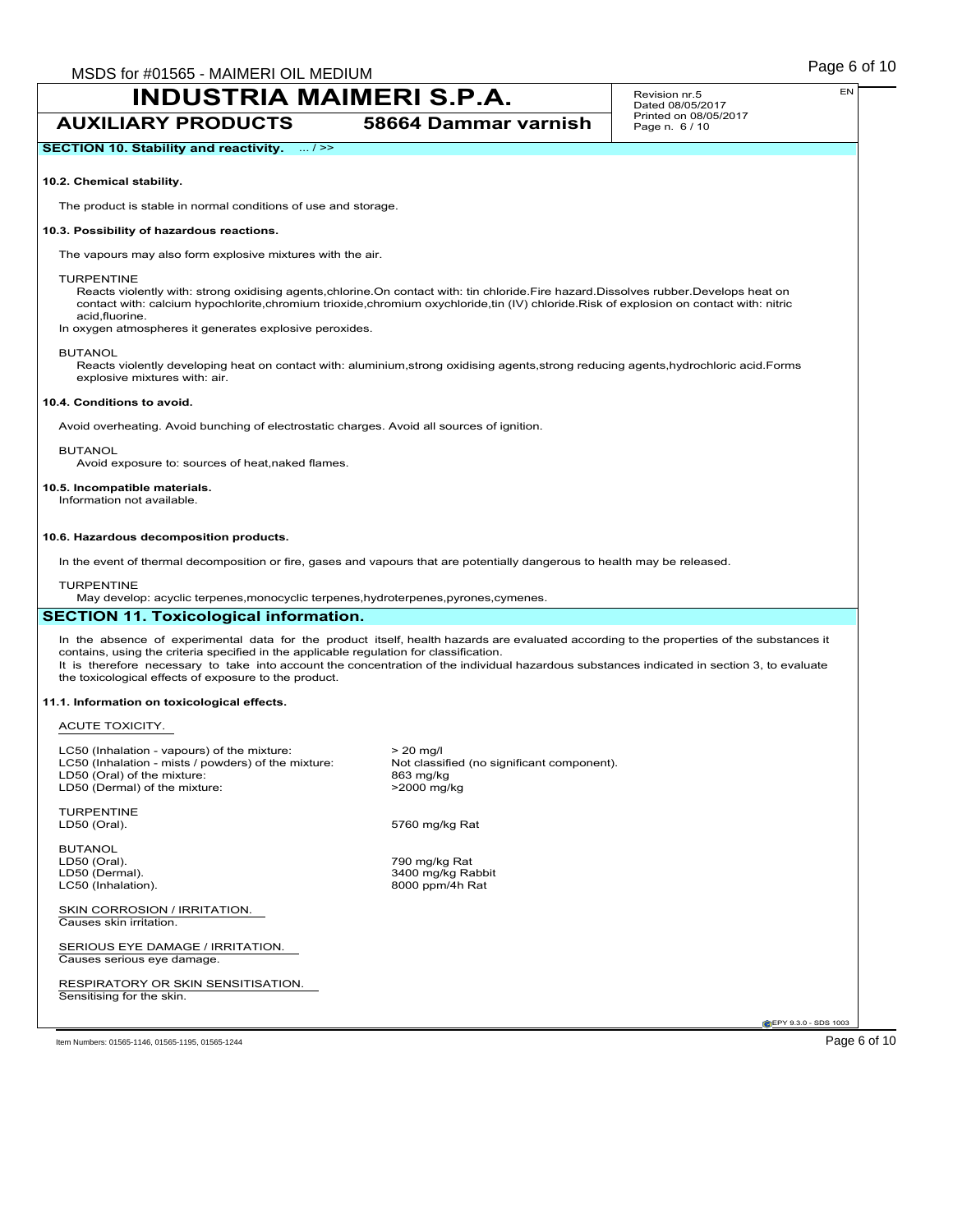**AUXILIARY PRODUCTS 58664 Dammar varnish**

Revision nr.5 Dated 08/05/2017 Printed on 08/05/2017 Page n. 7 / 10

GERM CELL MUTAGENICITY. Does not meet the classification criteria for this hazard class.

CARCINOGENICITY. Does not meet the classification criteria for this hazard class.

REPRODUCTIVE TOXICITY. Does not meet the classification criteria for this hazard class.

STOT - SINGLE EXPOSURE. Does not meet the classification criteria for this hazard class.

STOT - REPEATED EXPOSURE Does not meet the classification criteria for this hazard class.

ASPIRATION HAZARD. Toxic for inhalation.

### **SECTION 12. Ecological information.**

This product is dangerous for the environment and is toxic for aquatic organisms. In the long term, it have negative effects on acquatic environment.

#### **12.1. Toxicity.**

Information not available.

### **12.2. Persistence and degradability.**

Petroleum distillates, charcoal, vegetable extracts: they are mixtures of paraffinic, naphthenic, diterpenic and aromatic hydrocarbons. Their behaviour on the environment depends on the concentration. In each case use, according to good working practices, avoiding disposal in the environment. As a rule, the product is poorly biodegradable.

#### TURPENTINE

Oil distillates, coal, plant extracts: they are blends of parafin hydrocarbons, naphthenes, diterpenes and aromatics. Their behaviour in the environment depends on their composition. In any case they should be used according to good working practice, avoiding discharge into the environment.

| <b>TURPENTINE</b><br>Solubility in water.<br>Rapidly biodegradable. | $0,1 - 100$ mg/l                                                                                              |
|---------------------------------------------------------------------|---------------------------------------------------------------------------------------------------------------|
| <b>BUTANOL</b><br>Solubility in water.<br>Rapidly biodegradable.    | 1000 - 10000 mg/l                                                                                             |
| 12.3. Bioaccumulative potential.                                    |                                                                                                               |
| <b>BUTANOL</b><br>Partition coefficient: n-octanol/water.<br>BCF.   | 1<br>3,16                                                                                                     |
| 12.4. Mobility in soil.                                             |                                                                                                               |
| <b>BUTANOL</b><br>Partition coefficient: soil/water.                | 0,388                                                                                                         |
| 12.5. Results of PBT and vPvB assessment.                           |                                                                                                               |
|                                                                     | On the basis of available data, the product does not contain any PBT or vPvB in percentage greater than 0,1%. |
| 12.6. Other adverse effects.                                        |                                                                                                               |
| Information not available.                                          |                                                                                                               |
|                                                                     |                                                                                                               |
|                                                                     |                                                                                                               |
|                                                                     | EPY 9.3.0 - SDS 1003                                                                                          |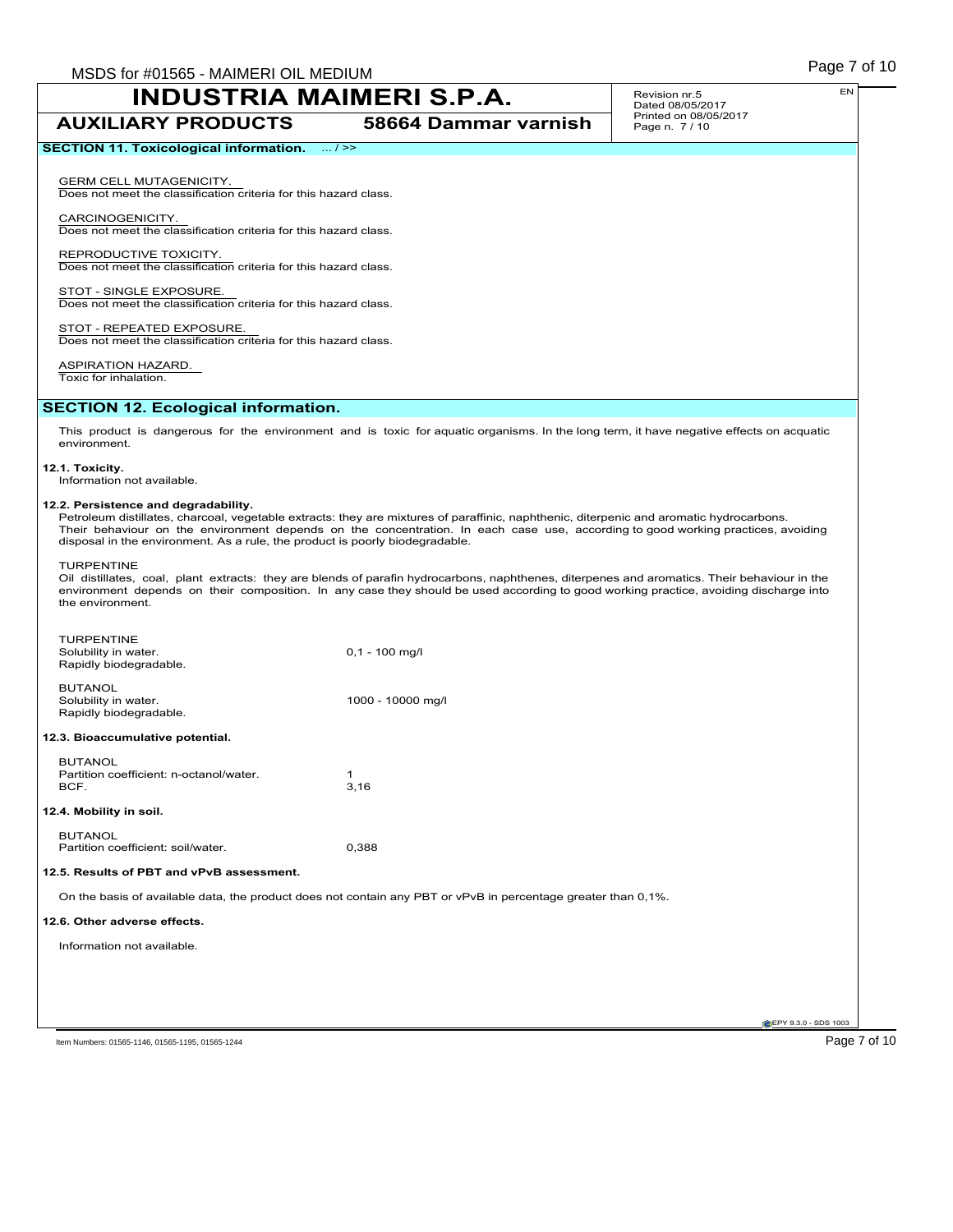## **AUXILIARY PRODUCTS 58664 Dammar varnish**

Revision nr.5 Dated 08/05/2017 Printed on 08/05/2017 Page n. 8 / 10

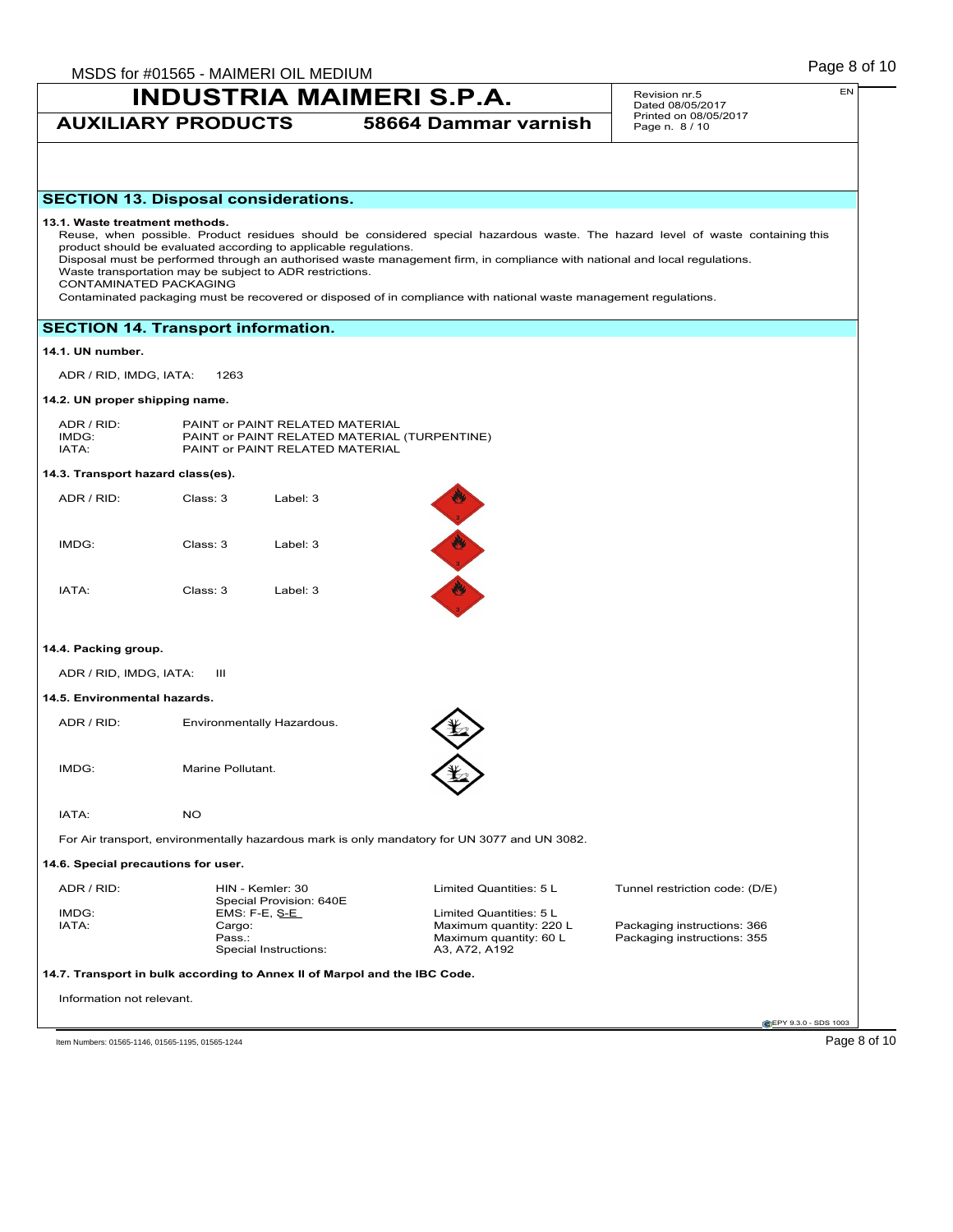## Page 9 of 10 MSDS for #01565 - MAIMERI OIL MEDIUM

## **INDUSTRIA MAIMERI S.P.A.**

Revision nr.5 Dated 08/05/2017

## **AUXILIARY PRODUCTS 58664 Dammar varnish** Printed on 08/05/2017 Page n. 9 / 10 EN **CEPY 9.3.0 - SDS 1003 SECTION 15. Regulatory information. 15.1. Safety, health and environmental regulations/legislation specific for the substance or mixture.** Seveso Category - Directive 2012/18/EC: P5C-E2 Restrictions relating to the product or contained substances pursuant to Annex XVII to EC Regulation 1907/2006. Product. Point. 3 - 40 Substances in Candidate List (Art. 59 REACH). On the basis of available data, the product does not contain any SVHC in percentage greater than 0,1%. Substances subject to authorisarion (Annex XIV REACH). None. Substances subject to exportation reporting pursuant to (EC) Reg. 649/2012: None. Substances subject to the Rotterdam Convention: None. Substances subject to the Stockholm Convention: None. Healthcare controls. Workers exposed to this chemical agent must not undergo health checks, provided that available risk-assessment data prove that the risks related to the workers' health and safety are modest and that the 98/24/EC directive is respected. **15.2. Chemical safety assessment.** No chemical safety assessment has been processed for the mixture and the substances it contains. **SECTION 16. Other information.** Text of hazard (H) indications mentioned in section 2-3 of the sheet: **Flam. Liq. 3** Flammable liquid, category 3<br>**Acute Tox. 4** Acute toxicity, category 4 **Acute Tox. 4** Acute toxicity, category 4<br> **Asp. Tox. 1** Aspiration hazard. catego **Asp. Tox. 1** Aspiration hazard, category 1<br> **Eye Dam. 1** Serious eye damage, catego **Eye Dam. 1** Serious eye damage, category 1<br>**Eye Irrit. 2** Eye irritation, category 2 **Eye Irrit. 2** Eye irritation, category 2<br>**Skin Irrit. 2** Skin irritation, category 2 **Skin Irrit. 2** Skin irritation, category 2<br>**STOT SE 3** Specific target organ toxic **STOT SE 3** Specific target organ toxicity - single exposure, category 3<br>**Skin Sens. 1** Skin sensitization, category 1 **Skin Sens. 1** Skin sensitization, category 1 **Aquatic Chronic 2** Hazardous to the aquatic environment, chronic toxicity, category 2 **Aquatic Chronic 2** Hazardous to the aquatic envi-<br> **H226** Flammable liquid and vapour.<br> **H202** Harmful if swallowed. **H302** Harmful if swallowed<br>**H312** Harmful in contact wi **H312** Harmful in contact with skin.<br>**H332** Harmful if inhaled. **H332** Harmful if inhaled.<br> **H304** May be fatal if swa **H304** May be fatal if swallowed and enters airways. **H318** Causes serious eye damage.<br> **H319** Causes serious eye irritation. **H319** Causes serious eye irritation. **H315** Causes skin irritation. **H335** May cause respiratory irritation.<br>**H317** May cause an allergic skin read **H317** May cause an allergic skin reaction.<br>**H336** May cause drowsiness or dizziness. **H336** May cause drowsiness or dizziness. Toxic to aquatic life with long lasting effects. LEGEND: - ADR: European Agreement concerning the carriage of Dangerous goods by Road - CAS NUMBER: Chemical Abstract Service Number - CE50: Effective concentration (required to induce a 50% effect) - CE NUMBER: Identifier in ESIS (European archive of existing substances) - CLP: EC Regulation 1272/2008 Item Numbers: 01565-1146, 01565-1195, 01565-1244 **Page 9 of 10**